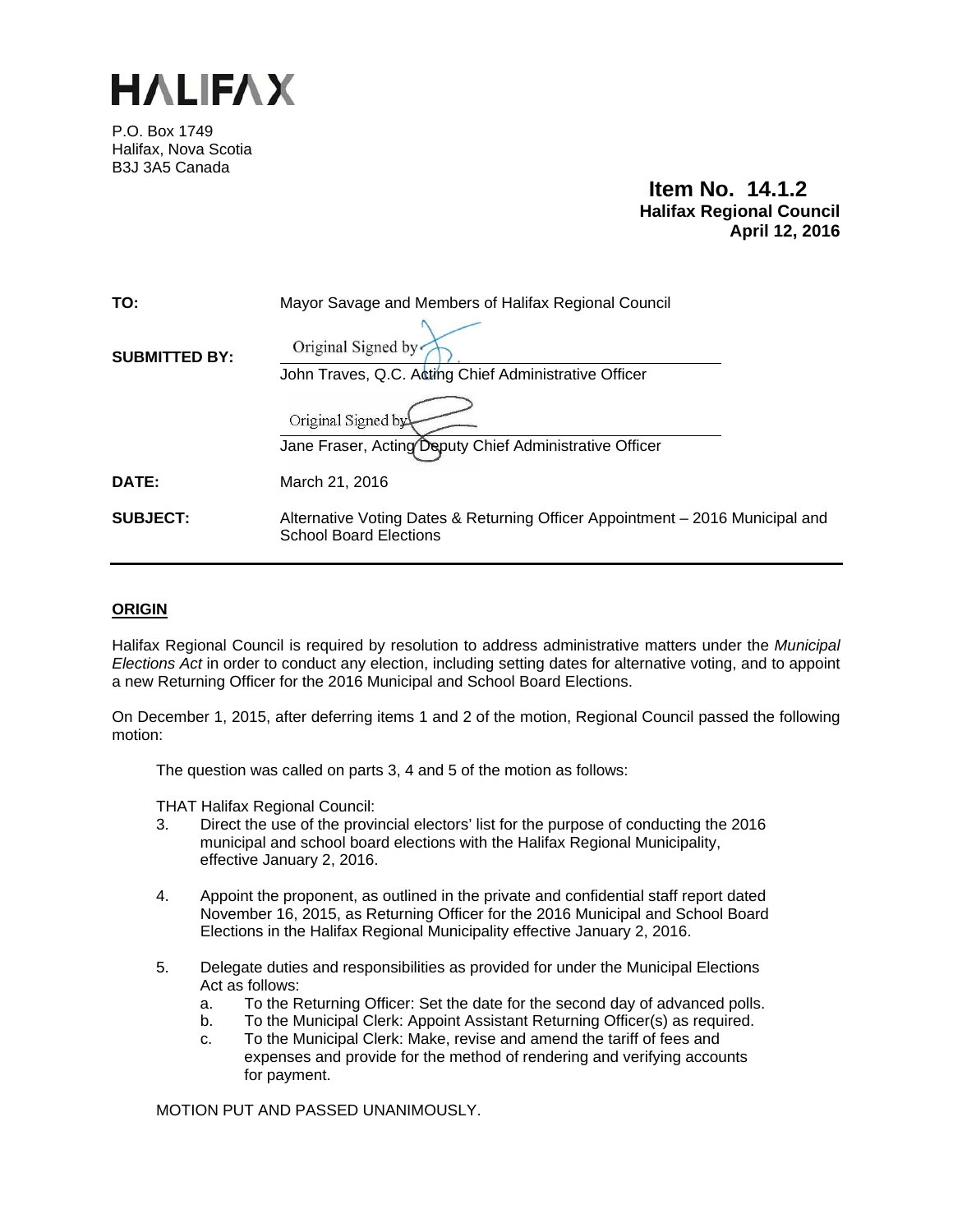# **LEGISLATIVE AUTHORITY**

*Municipal Elections Act*, R.S.N.S. 1989, c. 300 ("*MEA*"), section 114 establishing the dates for advanced polls and section 146A allows Council to enact a by-law for alternative voting.

*By-law A-400, the Alternative Voting By-law.* 

*MEA*, subsection 4(1) "The council shall appoint a returning officer, who may be the clerk, another municipal employee or another person who is not a municipal employee, to conduct all regular and special elections required under this Act."

Administrative Order One, the *Procedures of the Council Administrative Order,* sections 62 and 63 respecting motions of rescission.

#### **RECOMMENDATIONS**

It is recommended that Halifax Regional Council:

- 1. Set the dates for alternative voting to commence on Tuesday, October 4, 2016 at 8:00am and run continuously through to Thursday, October 13, 2016 at 7:00 pm;
- 2. Rescind item 4 of the motion of the December 1, 2015, which appointed the Returning Officer for the 2016 Municipal and School Board Elections in the Halifax Regional Municipality, effective January 2, 2016; and
- 3. Appoint Kevin Arjoon, Municipal Clerk, as the Returning Officer to conduct the 2016 Municipal and School Board Elections in the Halifax Regional Municipality, effective immediately.

## **BACKGROUND**

#### **Alternative Voting**

Alternative voting has been used as a voting method for Municipal Elections in the Halifax Regional Municipality since 2008 and allows for voting by telephone or internet. The two most recent elections highlight the preference of the electorate to exercise their voting rights using methods and dates they consider convenient:

- 2012 Municipal and School Board Elections 60.18% (66,272) of electors voted electronically during 12 days of alternative voting;
- 2016 Special Election Councillor 61.75% (2,020) of electors voted electronically during 5 days of alternative voting.

#### **Returning Officer**

The *MEA* stipulates that Regional Council is responsible for the appointment of the Returning Officer. In accordance with the *MEA*, the Returning Officer is responsible for all matters related to the conduct of the election including voting procedures, division and location of polls, and any other matters that ensures voting is conducted and reported in a fair and accurate manner and in compliance with the legislation.

Section 114 of the *Municipal Elections Act* provides that the two advance polls shall be held on: Tuesday, the  $4<sup>th</sup>$  day before ordinary polling day; and, one other day that is either Thursday, the  $9<sup>th</sup>$  day before ordinary polling day or Saturday, the 7th day before ordinary polling day. Subsection 114(4A) of the *MEA* allows Council to delegate the authority to set the second day for advance polls to the Returning Officer and on December 1, 2015, Council so delegated. Thus, the advanced in person polls will be held as follows: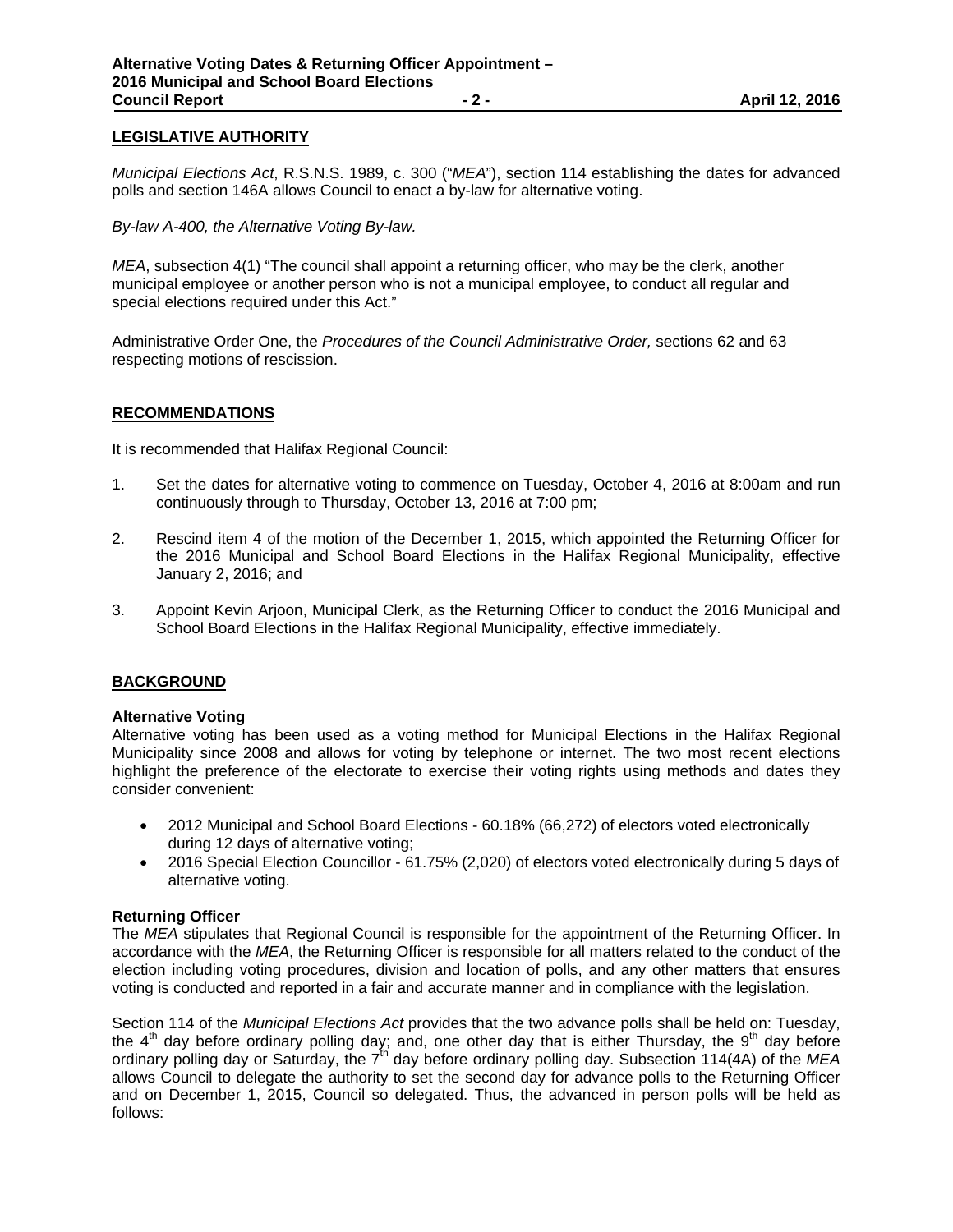- Saturday, October 8, 2016 (as designated by the Returning Officer); and
- Tuesday, October 11, 2016 (as designated by the MEA).

On December 1, 2015 Regional Council appointed the proponent as outlined in the private and confidential staff report dated November 16, 2015, as the Returning Officer. This individual is no longer with the Municipality.

## **DISCUSSION**

This report is before Regional Council to comply with the legislative requirements of the *Municipal Elections Act* with regard to Municipal Elections. Various administrative duties as outlined in legislation, as well as the method of voting were approved by Council on December 1, 2015 and April 5, 2016.

## **Alternative Voting**

Regional Council has passed By-law A-400 to permit internet and telephone voting. Specifically, clause 2(c) of the By-law states: (c) ""alternative polling days" means any hours and dates fixed by a resolution of Council for alternative voting". On April 5, 2016 Regional Council decided to allow internet and telephone voting for the 2016 election. Accordingly, Council needs to set the dates and time for such voting.

It is recommended that Council set the internet and telephone voting to run continuously from Tuesday, October 4, 2016 at 8:00am and be kept open until Thursday, October 13, 2016 at 7:00pm. Paper ballots will be the only voting method offered on Election Day, which is Saturday October 15 $<sup>th</sup>$ , 2016.</sup>

The proposed date range for alternative voting is shorter than offered in 2012 by three days. As Election Day is fixed by the *Municipal Elections Act* to be the third Saturday in October and the 1<sup>st</sup> Saturday in October, 2016 is the first day of the month, there is a loss of one less week between nomination day and polling day. Thus, the 2016 alternative voting period has been shortened to align it with the legislation while providing electors with the maximum reasonable opportunity to cast their ballots by internet or telephone voting.

# **Returning Officer**

Section 4 of the *MEA* requires that Council appoint a Returning Officer to conduct regular elections. The same section provides that the Returning Officer may be the Municipal Clerk, another municipal employee or another person who is not a municipal employee. The position of Returning Officer has been vacant since April 4, 2016 necessitating a new appointment by Council.

As Regional Council had previously appointed an individual as the Returning Officer on December 1, 2015, this appointment needs to be rescinded so a new appointment may be made. In accordance with *Administrative Order One*, notice of recession is required and a two-third vote is required to pass a motion of rescission. Notice of rescission was given by Deputy Mayor Whitman at the April 5, 2016 meeting of Regional Council. Staff is recommending that Kevin Arjoon, Municipal Clerk, be appointed the Returning Officer for the 2016 Municipal and School Board Elections in the Halifax Regional Municipality.

## **FINANCIAL IMPLICATIONS**

There are no financial implications associated with the recommendations.

## **COMMUNITY ENGAGEMENT**

The municipality completed a citizen engagement initiative in 2015 with respect to elections. Where possible, input from the public will be referenced and incorporated in the planning process.